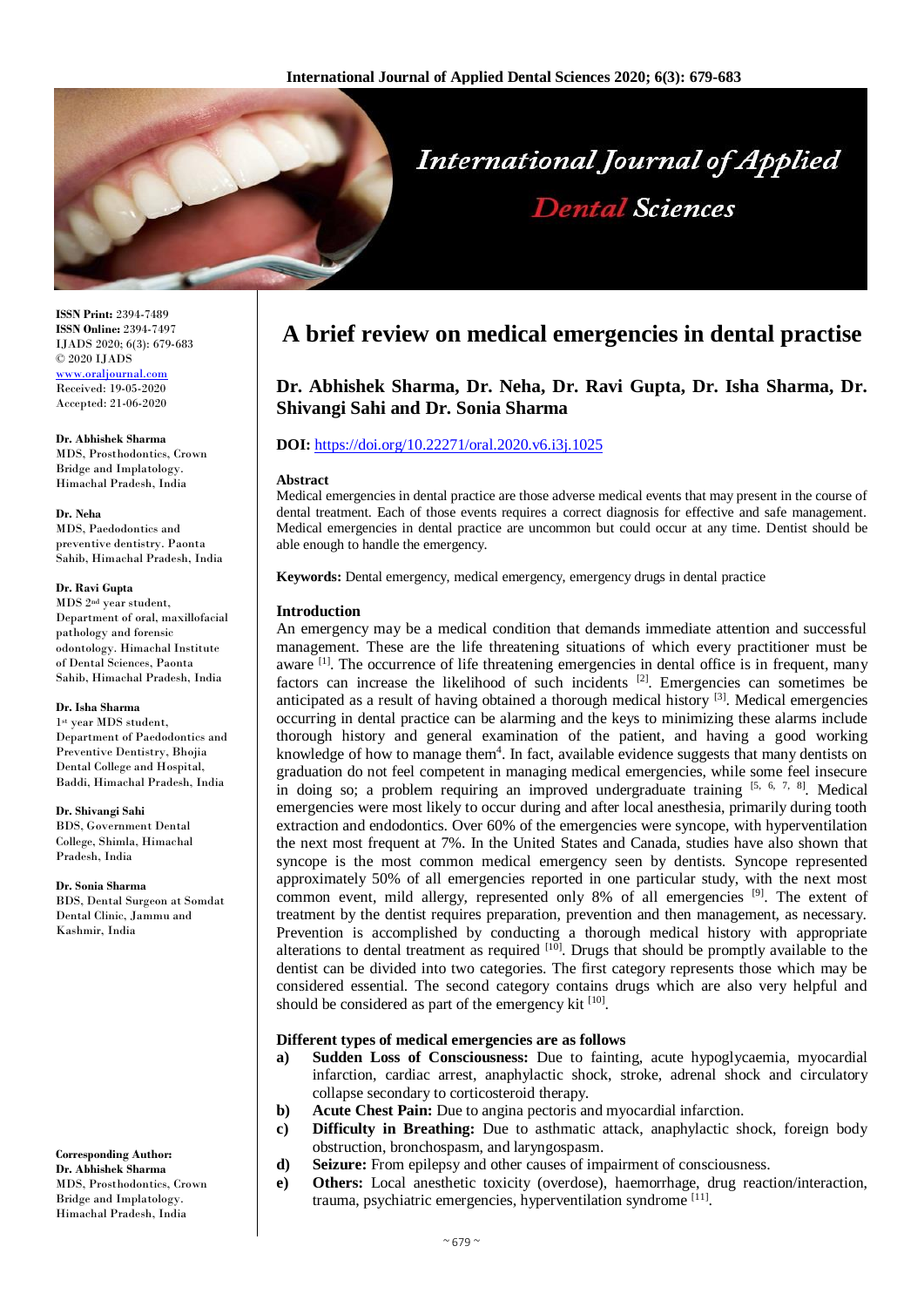| Drug                                                                       | <b>Indication</b>                    | <b>Initial adult dose</b>         |
|----------------------------------------------------------------------------|--------------------------------------|-----------------------------------|
| 1. Oxygen<br>2. Epinephrine                                                | almost any medical emergency         | 100%: inhalation                  |
|                                                                            | Anaphylaxis                          | 0.1 mg i.v., or $0.3-0.5$ mg i.m. |
|                                                                            | asthma unresponsive to salbutamol    | 0.1 mg i.v., or $0.3-0.5$ mg i.m. |
|                                                                            | cardiac arrest                       | $1$ mg i.v.                       |
| 3. Nitroglycerin<br>4. Antihistamine (Diphenhydramine or chlorpheniramine) | pain of angina<br>allergic reactions | $0.3 - 0.4$ mg sublingual         |
|                                                                            |                                      | 25–50 mg i.v., i.m.               |
|                                                                            |                                      | $10-20$ mg i.v., i.m.             |
| 5. Albuterol/salbutamol                                                    | asthmatic bronchospasm myocardial    | 2 sprays: inhalation              |
| 6. Aspirin                                                                 | infarction                           | $160 - 325$ mg                    |

# Table 2: Additional Emergency Drugs<sup>[10]</sup>

| Drug                                                            | <b>Indication</b>                                                                                                                                                 | Initial adult dose                                                                                                            |
|-----------------------------------------------------------------|-------------------------------------------------------------------------------------------------------------------------------------------------------------------|-------------------------------------------------------------------------------------------------------------------------------|
| 1. Glucagon<br>2. Atropine<br>3. Ephedrine<br>4. Hydrocortisone | hypoglycemia in unconscious patient<br>clinically significant bradycardia<br>clinically significant hypotension<br>adrenal insufficiency<br>recurrent anaphylaxis | $1 \text{ mg i.m.}$<br>$0.5$ mg i.v. or i.m.<br>5 mg i.v., or 10–25 mg i.m.<br>$100$ mg i.v. or i.m.<br>$100$ mg i.v. or i.m. |
| 5. Morphine or nitrous oxide                                    | angina-like pain unresponsive to nitroglycerin<br>angina-like pain unresponsive to nitroglycerin                                                                  | titrate 2 mg i.v., 5 mg i.m.<br>$\sim$ 35%, inhalation                                                                        |

# **Essential Drugs**

- **a) Oxygen:** Oxygen is indicated for every emergency except hyperventilation. This should be done with a clear full face mask for the spontaneously breathing patient and a bag valve- mask device for the apneic patient. If the patient is conscious, or unconscious and still spontaneously breathing, oxygen should be delivered at a flow rate of 6-10 litres per minute which is appropriate for most adults, and if the patient is unconscious and apnoeic, a flow rate of 10-15 liters per minute will sufficient.
- **b) Epinephrine:** Drug of choice for the emergency treatment of anaphylaxis and asthma which does not respond to its drug of first choice, albuterol or salbutamol. Epinephrine is also indicated for the management of cardiac arrest, but in the dental office setting, it may not be as likely to be given, since intravenous access may not be available. As a drug, epinephrine has a very rapid onset and short duration of action, usually 5 to 10 minutes when given intravenously. For emergency purposes, epinephrine is available in two formulations. It is prepared as 1: 1,000, which equals 1 mg per m*l,* for intramuscular, including intralingual, injections. More than one ampule or pre-filled syringe should be present as multiple administrations may be necessary. It is also available as 1: 10,000, which equals 1 mg per 10 mL for intravenous injection. Auto injector systems are also present for intramuscular use (such as the EpiPen) which provides one dose of 0.3 mg as 0.3 mL of 1: 1,000, or the pediatric formulation which is 1 dose of 0.15 mg as 0.3 mL of 1: 2,000. Initial doses for the management of anaphylaxis are 0.3 to 0.5 mg intramuscularly or 0.1 mg intravenously.
- **c) Nitroglycerin:** This drug is indicated in acute angina or myocardial infarction. It is characterized by a rapid onset of action. For emergency purposes it is available as sublingual tablets or a sublingual spray.
- **d) Antihistamines:** Indicated for the management of allergic reactions. Whereas mild non-life threatening allergic reactions may be managed by oral administration, life-threatening reactions necessitate parenteral administration of either diphenhydramine or chlorpheniramine.
- **e) Salbutamol:** This is a selective beta-2 agonist.

Salbutamol is the first choice drug for bronchospasm. By inhalation it provides selective bronchodilation with minimal systemic cardiovascular effects. It has peak effect in 30-60 minutes and duration of 4-6 hours.

- **f) Aspirin:** (Acetylsalicylic acid) is one of the more newly recognized life-saving drugs, as it has been shown to reduce overall mortality from acute myocardial infarction. The purpose of its administration during an acute myocardial infarction is to prevent the progression from cardiac ischemia to injury to infarction. There is a brief period of time early on during a myocardial infarction where aspirin can show this benefit. For emergency use there are relatively few contraindications. These would include known hypersensitivity to aspirin, severe asthma or history of significant gastric bleeding. The lowest effective dose is not known with certainty, but a minimum of 162 mg should be given immediately to any patient with pain suggestive of acute myocardial infarction.
- **g) Oral Carbohydrate:** An oral carbohydrate source, such as fruit juice or non-diet soft-drink, should be readily available. Whereas this is not a drug, and probably should not be included in this list, it should be considered essential. If this sugar source is kept in a refrigerator it may not be appreciated that it is a key part of the emergency armamentarium. It is indicated in the management of hypoglycemia in conscious patients.

# **Other Drugs [11]**

- **a) Glucagon:** The ideal management of severe hypoglycemia in a diabetic emergency is the intravenous administration of 50% dextrose. Glucagon is indicated if an intravenous line is not in place, as may often be the case in a dental office. The dose for an adult is 1 mg. If the patient is less than 20 kg, the recommended dose is 0.5 mg. Glucagon is available as 1 mg formulation, which requires reconstitution with its diluent immediately prior to use.
- **b) Atropine:** Indicated for the management of hypotension, which is accompanied by bradycardia. The dose recommended is 0.5 mg initially, followed by increments as necessary until one reaches a maximum of 3 mg. paradoxically, doses of less than 0.4 mg have been associated with induction of a bradycardia.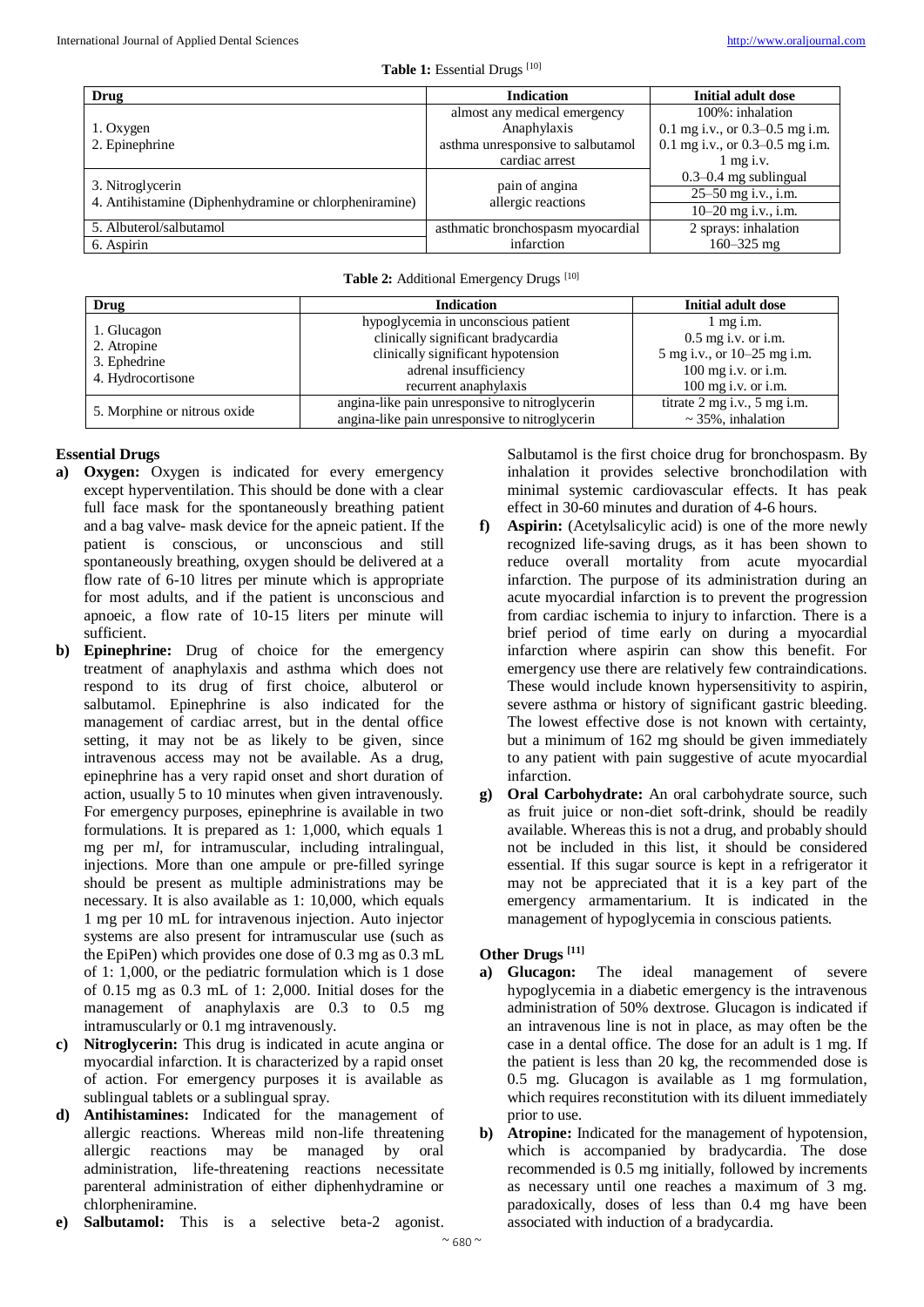- **c) Ephedrine:** This drug is a vasopressor agent which may be used to manage significant hypotension. It has similar cardiovascular actions as adrenaline, except that ephedrine is less potent and has a prolonged duration of action, lasting 60-90 minutes.
- **d) Corticosteroids:** Corticosteroids such as hydrocortisone may be indicated in the prevention of recurrent anaphylaxis. Hydrocortisone may also play a role in the management of an adrenal crisis. The notable drawback in their use in emergencies is the slow onset of action, which approaches one hour.
- **e) Morphine:** This is indicated in the management of severe pains such as occurring myocardial infarction, being listed in recommendations for advanced cardiac life support as the analgesic of choice for this purpose.
- **f) Naloxone:** In situations which include morphine in the emergency pack, or where opioids are used as part of a sedation regimen, naloxone should also be present for the emergency management of inadvertent overdose. Doses should ideally be titrated slowly in 0.1mg increments to effect.
- **g) Nitrous Oxide:** This is a reasonable second choice if morphine is not available to manage pain from a myocardial infarction. For management of pain associated with a myocardial infarction, it should be administered with oxygen, in a concentration approximating 35%, or titrated to effect.
- **h) Benzodiazepines:** The management of seizures which are prolonged or recurrent, also known as status epilepticus, may require administration of a benzodiazepine. In most dental practices, it would not be realistic to assume that the dentist could achieve vein puncture in a patient having an active seizure, and so, the need arises for a water-soluble agent such as midazolam or lorazepam as the drug of choice for status epilepticus and can be administered intramuscularly. Otherwise, the drug of choice is intravenous diazepam.
- **i) Flumazenil:** The benzodiazepine antagonist flumazenil should be part of the emergency pack for an effective use of benzodiazepines. Dosage is 0.1-0.2mg intravenously, incrementally [11].

# **Management of Medical Emergencies [12, 13] General Response**

When an emergency is immediately life-threatening such as complete laryngeal obstruction, cardiac arrest associated with acute myocardial infarction, or bronchospasm associated with anaphylaxis, there is no time to delay; an immediate diagnosis must be made and definitive treatment initiated. These steps are to ensure an adequate delivery of oxygenated blood to the brain prior to the delivery of definitive care (DRSABC) [14]

## $D =$ Check for Danger.

Ensure your safety and then safety of patient. The patient/victim may need to be moved.

 $R =$  Assess Responsiveness

The most important assessment that decides much of your following actions is a simple tap or shake and a command "Are you okay?" Keep in mind a simple assessment of level of consciousness (AVPU)

A-alert

V-response to verbal stimulus P-response to pain

#### U-unresponsive

### S= Send or **S**hout for Help

Shout for or send an assistant for help (colleague, nearby hospital).

#### $A =$  Check the Airway for Obstruction

Open the airway by head tilt and chin lift. If the casualty is a victim of trauma, then the cervical spine may need to be protected so, use jaw thrust to open the airway and hold the head to keep the head and neck still and in alignment with the rest of the body and apply a rigid neck collar or an improvised one, whichever is available. Finger sweep may clear airway of blood clot, denture or other causes of obstruction.

### $B =$  Assess Breathing

The breathing must be assessed quickly. If there is no breathing, start rescue breathing. Consider intubation to protect the airway, and if the breathing is inadequate, the rescuer may need to give assisted rescue breathing.

### C = Assess **C**irculation

Quickly assess circulation, and if there is no circulation, chest compressions / cardiac massage must be started immediately. If there is bleeding, use direct compression to stop further blood loss.

# **Specific Responses**

**Syncope:-** This is defined as a transient loss of consciousness due to cerebral ischaemia caused by a reduction in blood supply to the brain. It presents with feeling of light headedness or dizziness and patients may possibly be nauseated, uncomfortable or agitated and will appear pale and sweaty with a slow pulse and hypotension.

#### **Management**

Lay the patient flat. Relieve any compression on the neck and maintain an airway. Raise patient's legs. Once pulse and blood pressure recover, slowly raise patient to seated position. In patients with significant medical problems, or when syncope is prolonged or complicated by seizure activity. In addition to the above, the patient should be transferred to a hospital.

**Anaphylaxis:** This is a potentially life-threatening hypersensitivity reaction to foreign material. It presents with urticarial rash, angioedema, hypotension, tachycardia and bronchospasm.

**Management:** Assess the degree of cardiovascular collapse (pulse and blood pressure) and airway obstruction (upper – angioedema; lower – bronchospasm), and stop further administration of the offending drug(s)/agent(s). Give oxygen and monitor consciousness, airway, breathing, circulation, pulse, blood pressure. If in shock, angioedema or bronchospasm, then raise legs if blood pressure is low. Give adrenaline and repeat every five minutes while waiting for help/ambulance.

**Acute Chest Pain:** Myocardial infarction is usually initiated by rupture or erosion of a thin cap which overlies these atheromatous plaques. It presents with persisting central chest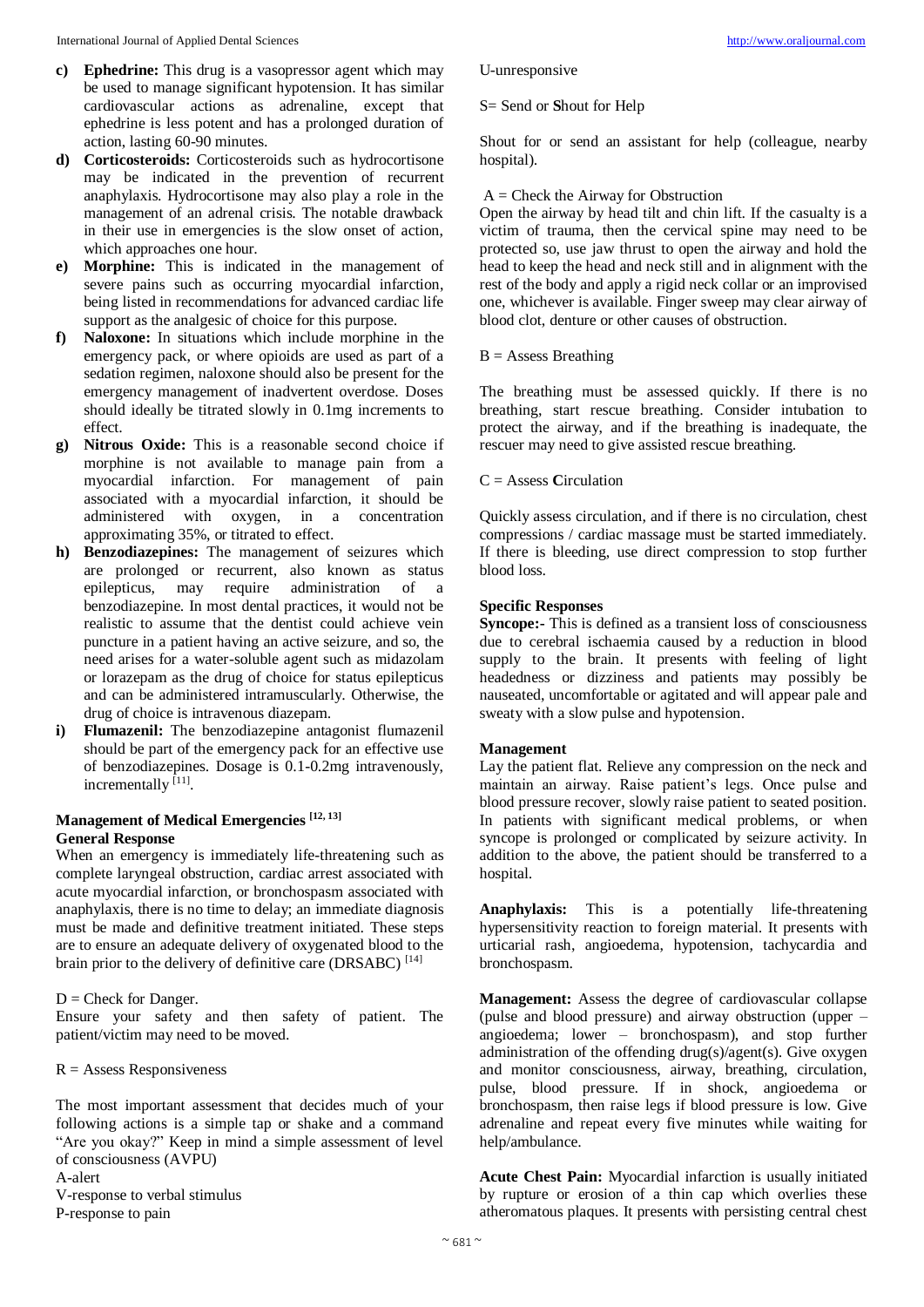International Journal of Applied Dental Sciences [http://www.oraljournal.com](http://www.oraljournal.com/)

pain, with possible radiation to the left or right arms, jaw, or neck. There may be nausea or vomiting, a sense of impending doom, restlessness and shortness of breath, pallor with cold sweaty skin. Associated pump failure leads to hypotension, raised venous pressure, tachycardia and possibly, pulmonary oedema.

# **Management**

Reassure the victim, keep warm, sit up if breathless, but lay flat if faint. Give glyceryl trinitrate tablets to chew or spray, under the tongue, and repeat in 5minutes; if pain is unrelieved, activate emergency medical service. Give high flow oxygen by face mask, and 300mg aspirin chewed or sucked if there is no allergy.

# **Cardiac Arrest**

This usually presents with a collapse, and there is no respiration or pulse.

# **Management**

Commence CPR and activate avenues to get help. In the first instance begin with Basic Life Support.

# **Foreign Body – Upper Airway Obstruction**

Severe or complete upper airway obstruction due to a foreign body rapidly progresses to unconsciousness and cardiac arrest within minutes and presents with distress, choking, coughing and cessation of breathing.

# **Management**

Partial Obstruction: Encourage the patient to cough up or spit out. If there is poor air entry, increasing high pitched stridor or respiratory distress, manage as for complete airway obstruction.

**Complete Obstruction:** The victim cannot speak, breathe or cough. If he is in the dental chair sit him up, turn patient side on in chair. Support the chest with one hand and deliver five sharp back blows between the shoulder blades with the heel of the other hand. If back blows fail, five abdominal thrusts (Heimlich) should be done.

**Unconscious Obstruction:** Commence CPR with finger sweep between each cycle. It is important to consider cricothyroidotomy if there is no air entry at all.

## **Epilepsy**

In a major seizure there is a sudden spasm of muscles producing rigidity (tonic phase). Jerking movements of the head, arms and legs may occur (clonic), then unconsciousness, with noisy or spasmodic breathing, excessive salivation and urinary incontinence. Status epilepticus occurs when a convulsion lasts longer than 30minutes or when a tonic-clonic seizure occurs repeatedly.

## **Management**

Remove dangerous objects from the mouth and around the patient e.g. dental cart. Loosen tight clothing, avoid restraining the patient or forcing open the mouth and do not insert any object into the mouth. Turn the victim into a stable side position (recovery position) as soon as the seizure stops, open and maintain a clear airway and avoid aspiration. Check for breathing and if absent, follow the guidelines for collapse. Allow the victim to sleep under supervision at the end of the seizure and on recovery, reassure. Paraldehyde or diazepam injections could be administered to break the seizures.

# **Transfer to hospital under the following conditions**:

a) First fit b) tonic phase lasts longer than 5minutes c) repeat seizure d) any post-seizure respiratory difficulty e) patient has suffered an injury and f) post-seizure confusion greater than 5minutes.

# **Hyperventilation**

Prolonged rapid deep breathing often in very anxious patients can lead to profound metabolic changes that may result in loss of consciousness. A fall in arterial  $CO<sub>2</sub>$  concentration causes cerebral vasoconstriction and respiratory alkalosis. The patient may notice tingling of the fingers or lips, tetanic spasm of the peripheries and dizziness, eventually, becoming unconscious due to cerebral hypoxia. The patient is apnoeic for a period due to reduced respiratory drive with low arterial carbon dioxide concentration. As the arterial carbon dioxide level rises and cerebral vasoconstriction reverses, the patient starts breathing and regains consciousness. Hyperventilation recommences and the cycle continues with further loss of consciousness.

# **Management**

Reassure the patient if conscious, then, re-breathe into paper bag to increase inspired carbon dioxide. In the unconscious patient, maintain airway until patient regains consciousness.

# **Diabetic Emergencies**

The most common diabetic emergencies are: low blood sugar - hypoglycaemia in patients on anti-diabetic medications and high blood sugar - hyperglycaemia, particularly diabetic ketoacidosis.

**Hyperglycaemia:** Clinical symptoms include thirst, increased urine output and dehydration, and also, there may be hypotension, progressive reduction in level of consciousness, coma or cessation of urinary output in severe cases.

## **Management**

Primary assessment and resuscitation is to secure the airway, breathing and circulation. Then transport to a hospital facility.

**Hypoglycaemia:** Clinical symptoms of hypoglycaemia include sweating, hunger, tremor, agitation, with progressive drowsiness, confusion and coma. Assume any diabetic with impaired consciousness has hypoglycaemia until proven otherwise.

# **Management**

Conscious patients can usually be treated with rapid acting oral carbohydrates, e.g. fruit juice, packets of granulated sugar, glucose powder dissolved in water. After 10 minutes this short acting carbohydrate should be followed up with food which contains longer acting carbohydrate. The victim should not be left alone until all the dangers of hypoglycaemia are resolved. If the patient is unconscious, attend to the airway, breathing and circulation.

## **Conclusion**

It is important that each member of the dental team knows what his/her role should be in the event of a medical emergency. Training should be updated regularly and at least on annual basis. Medical emergencies cannot be prevented completely, a staff that can render appropriate assistance to a patient can increase the chances of patient survival.